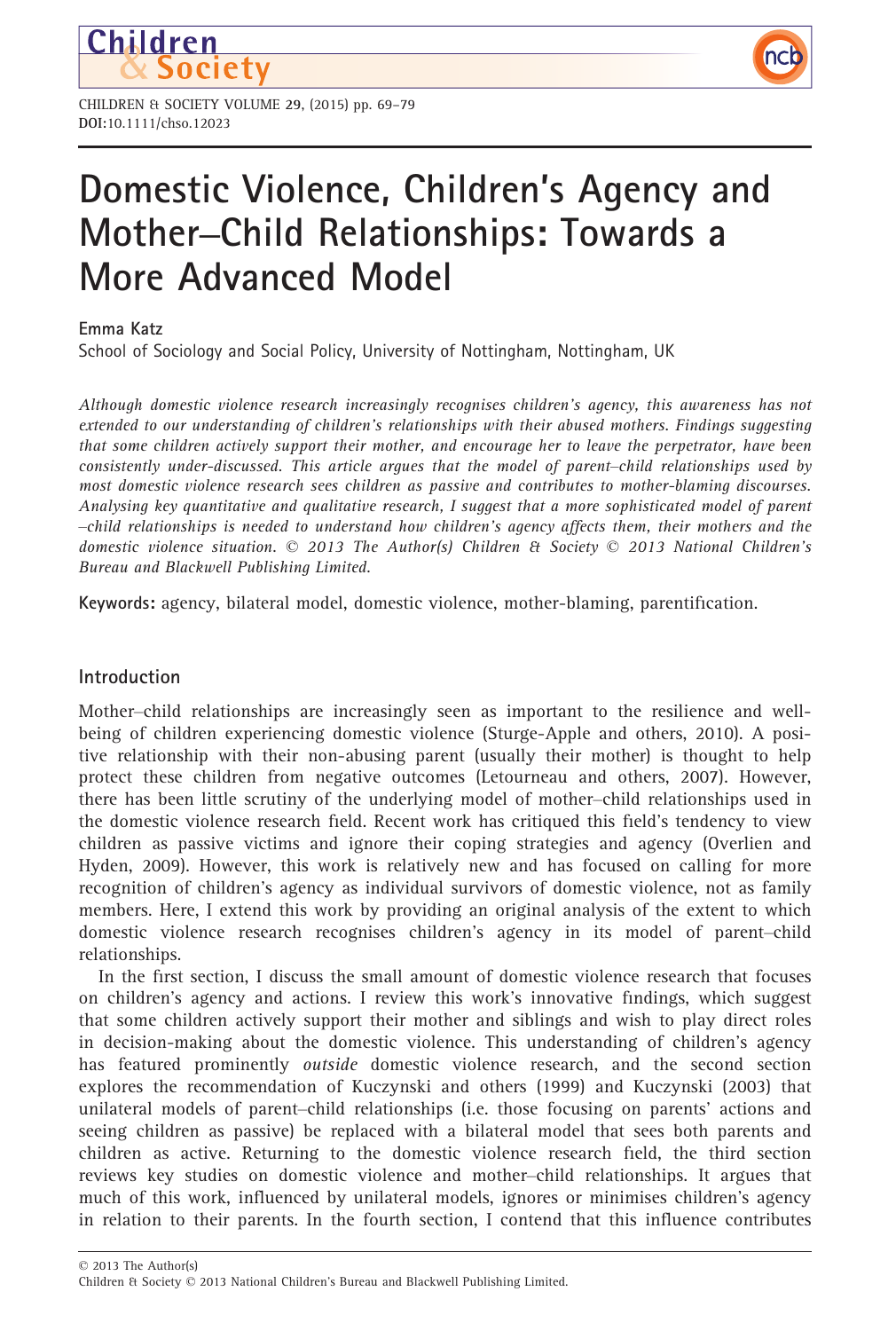to mother/victim-blaming and inhibits understanding of cases that show children actively supporting their abused mother. Here, effects on practice will be considered. Finally, I conclude that to enhance our understandings of how positive mother–child relationships help children survive domestic violence, we must begin to recognise children's agency and the bilateral nature of parent–child relationships.

## The use of childhood studies in domestic violence research

# Theoretical developments

According to Prout and James (1997), children are conventionally seen as incomplete, vulnerable beings who are acted upon by adults and society. This view has been questioned in the last three decades by scholars working within 'childhood studies' (Qvortrup and others, 2009). These scholars emphasise that children not only accept circumstances but influence and modify them. At the core of this argument is a reconceptualisation of children as active beings with the capacity to use agency. It is rare for contributors to this field to define the concept of agency they are using (Valentine, 2011). However, many appear to view agency as something that does not necessarily require rationality and freedom, and may be exercised by people with mixed feelings and under constrained circumstances.

It is only in the last ten years that a small number of scholars working in the domestic violence research field have begun to incorporate innovations from childhood studies into their work (Eriksson and Nasman, 2008; Mullender and others, 2002; Overlien and Hyden, 2009). These researchers are critical of how children are framed in the majority of domestic violence research, which tends to focus on the damage they have sustained (Holt and others, 2008). Arguing that children are often seen as passive witnesses who 'suffer in silence' (Overlien and Hyden, 2009, p. 479), and are 'marginalized as a source of information about their own lives' (Mullender and others, 2002, p. 3), these researchers have emphasised that children who experience domestic violence are capable of making decisions, taking actions and influencing their surroundings.

# Empirical results and implications

The emerging domestic violence research inspired by childhood studies is yielding surprising results. Although children experience serious negative impacts from living with domestic violence, many children in this situation (a) wish to be treated as agentic and take active roles in decision-making, and (b) are more active in supporting themselves and others than was previously thought. These points are best illustrated in a study by Mullender and others (2002), based on in-depth interviews with 24 mothers and 54 children (aged 8-17). Their results suggest that it is important for children to '[be] listened to and taken seriously as participants in the domestic violence situation' (p. 121). Child participants in their study emphasised a wish to be informed and active in finding solutions:

Grown-ups think they should hide it and shouldn't tell us but we want to know. We want to be involved and we want our mums to talk with us about what they are going to  $do - we could help$ make decisions. (p. 129)

Furthermore, many children in the study discussed coping strategies that included taking agentic roles, and encouraged other children experiencing domestic violence to be active in supporting their mother and siblings:

Help your mother be strong; Give your mum advice because sometimes she can't think straight; Have lots of cuddles with your mum and your brothers and sisters; Talk to your brothers and sisters;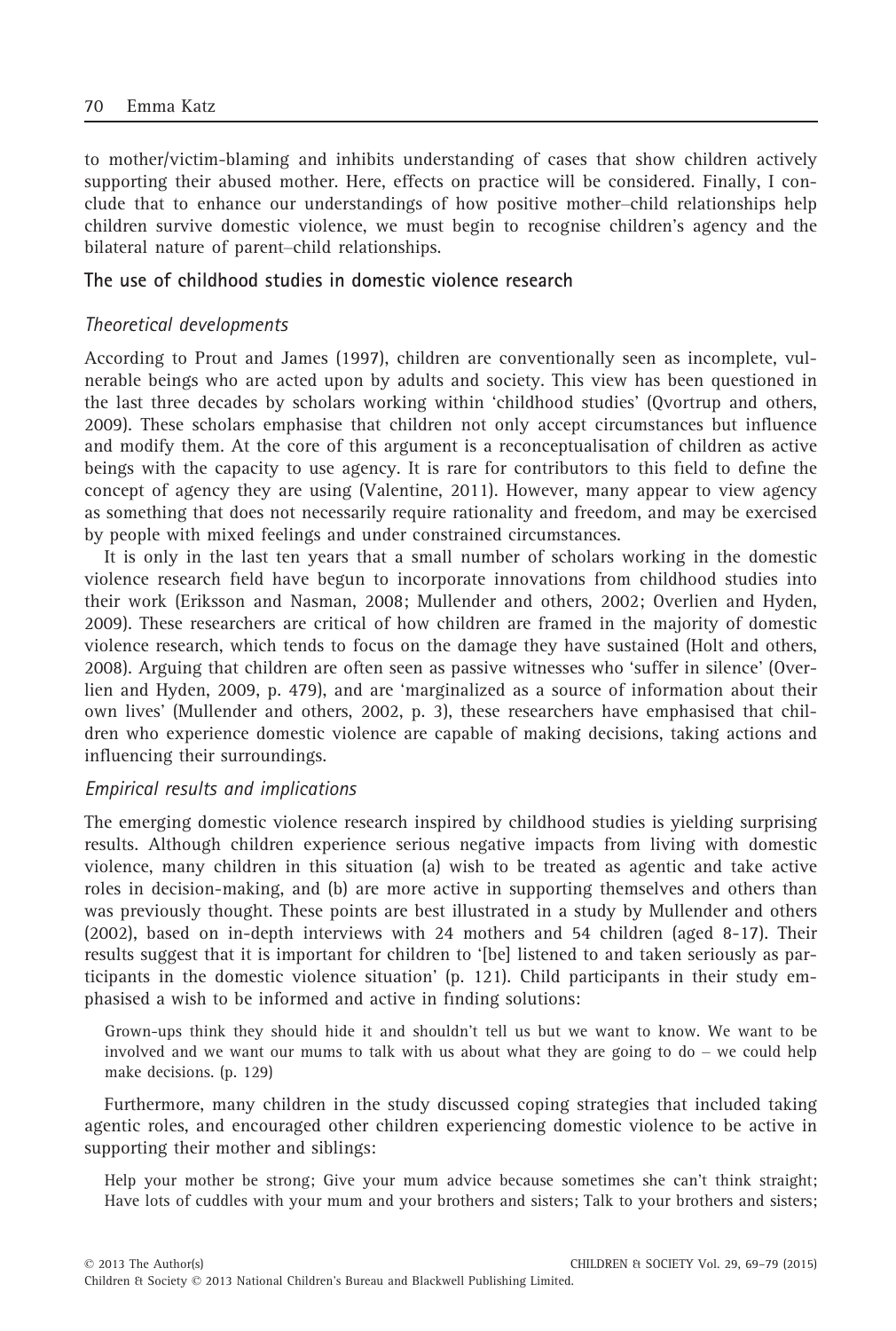Get lots of reassurance and love from your mother; If you are a child, think what your mum is going through; Stick to your mum. (p. 234)

This concept of children as agentic subjects is opening up space in domestic violence research. In a field that continues to be dominated by the question of how children are *dam*aged by domestic violence, it has raised questions of what children do and how they take action when living with domestic violence. Perhaps most important, it has begun to suggest that children's agency may be more extensive than previously thought. Children may not only protect themselves but also play a role in supporting the other survivor(s) of domestic violence in their family, including their mother.

#### Parent–child relationships: unilateral versus bilateral models

To integrate these new findings into the wider knowledge-base of domestic violence research, I believe it is important not only to continue recognising children's agency as individuals, but to engage with recent innovations outside the field that enhance understandings of parent–child relationships. For example, work in developmental psychology by Kuczynski and others (1999) and Kuczynski (2003), available for over a decade, has highlighted how traditional research into families has been prevented from fully understanding its findings by a unilateral model of parent–child relations.

According to Kuczynski and others (1999):

Research [in this area] has been constrained by […] a unilateral model of parent child-relationships [...] where influence was assumed to flow in one direction, from parent to child [... Within this model] parents were considered to be active agents capable of meaning construction and intentional action. Children were considered to be either passive recipients or victims of parental practices whose capacities for meaning construction and intentional action was usually ignored. (p. 25, original emphasis)

To overcome the unilateral model's limitations, Kuczynski and others developed a bilateral model of parent–child relations. The bilateral model views causality in parent–child relationships as 'bi-directional': i.e. children influence parents and parents influence children. This model also assumes that parents and children have equal amounts of agency, although not necessarily equal amounts of power to exercise it. Using the bilateral model, a parent–child relationship may therefore be seen as two-directional. It contains both parent-to-child directions of influence and child-to-parent directions of influence. It is the dynamic interaction between these directions that creates the parent– child relationship.

The shift from a unilateral to bilateral model has opened up new areas of research into family dynamics, enabling scholars to address previously neglected questions such as how children 'deliberately intervene to change parental behaviours, beliefs and attitudes' (Kuczynski and others, 1999, p. 46). Outside the domestic violence research field, this is enabling scholars to develop fuller accounts of children's agency, their influence on their parents, and their dynamic contributions to family life. Studies using bilateral models outside this field are also suggesting that children often see mutual supportiveness and problem-sharing between themselves and their parents as healthy and normal (Arditti, 1999; Morrow, 2003).

The domestic violence research field cannot afford to ignore these advances in parent– child relationship theory. A bilateral model of parent–child relations seems particularly helpful to understand recent findings that some children act to support their abused mothers. We therefore need to examine the extent to which the unilateral model is still prevalent in domestic violence research.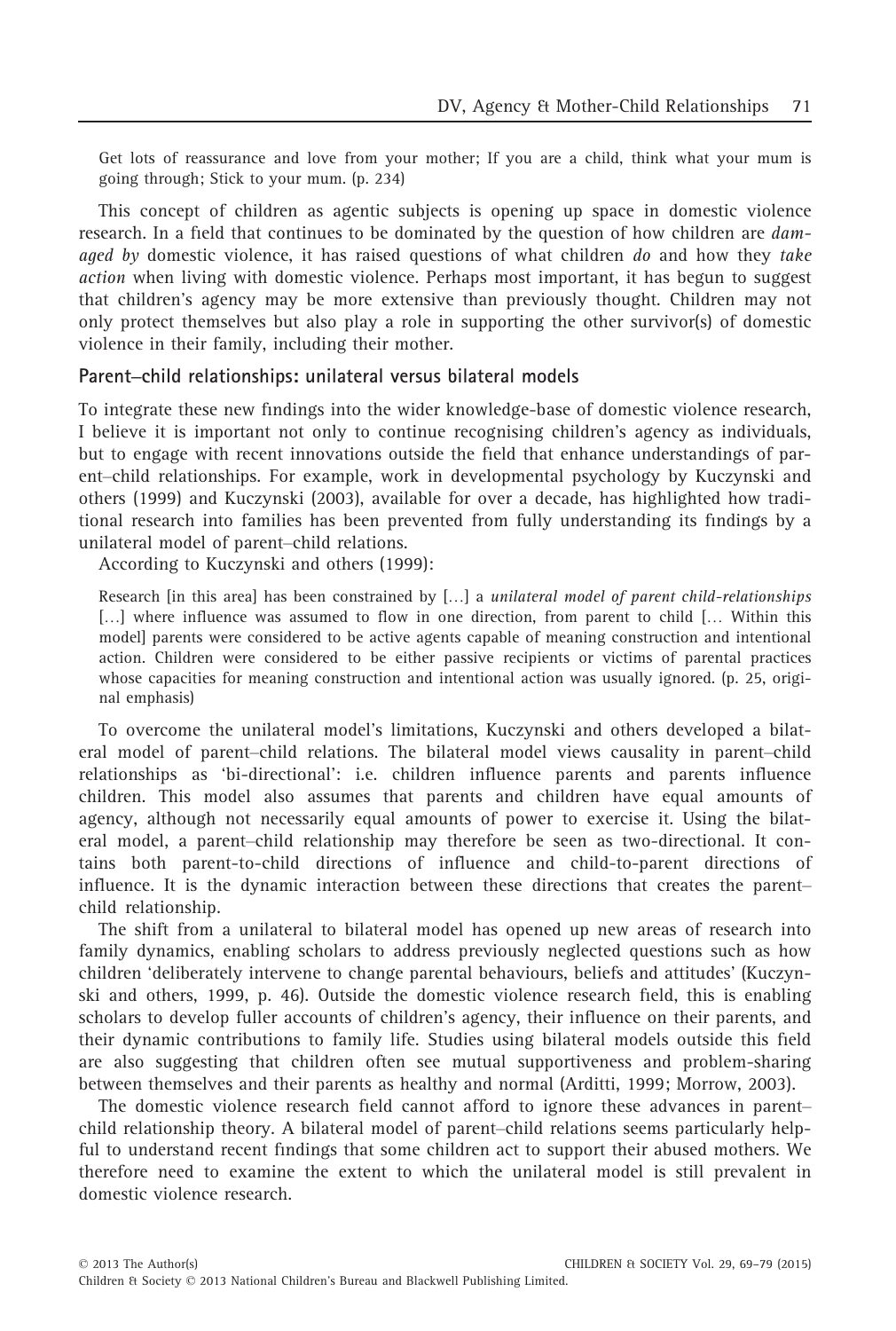# The dominance of the unilateral model in domestic violence research

# Focusing on mothers' parenting

The unilateral model appears to have a strong influence on domestic violence research, shaping scholars' approaches to mother–child relationships and often making mothers' actions appear as the only factor worth analysing. For example, Letourneau and others (2007) state that they conducted 'an analysis of the relationships between parents and children exposed to domestic violence' (p. 655), but, in practice, their study only analysed one half of this relationship: namely, the parenting practices of mothers. This approach does not account for children's contributions to the mother–child relationship. Rather, in accordance with the view of the unilateral model, it suggests that that mothers' parenting is the parent–child relationship.

This tendency to reduce explorations of mother–child relationships to examinations of mother's parenting may also be seen within the broader stream of research into domestic violence and mother–child relationships that has emerged in the last decade. This research, drawing on clinical psychology and using primarily quantitative methods, focuses almost exclusively on the parenting of abused mothers, and its links to the presence or absence of behaviour problems in their children (Hungerford and others, 2012). For example, studies have examined the effects on children of mothers' symptoms of Post-Traumatic Stress Disorder (PTSD) (Johnson and Lieberman, 2007), mothers' mental health (Levendosky and others, 2006), their parenting behaviours/parenting stress (Huth-Bocks and Hughes, 2008) and their parenting effectiveness (Gewirtz and others, 2011). Most recently, research has begun to explore how mothers mediate the relationship between exposure to domestic violence and children's neurocognitive functioning (Samuelson and others, 2012). Overall, the usual conclusion in the field is that 'maternal parenting behaviours may play key explanatory roles in understanding associations between inter-parental violence and children's adjustment difficulties' (Sturge-Apple and others, 2010, p. 45, my emphasis).

# Mothers as active, children as passive

In addition to affecting the way parent–child relationships are studied, the unilateral model appears to influence how mothers and children are conceptualised. According to Kuczynski and others (1999), this model views parents as powerful actors and children as 'passive recipients or victims' of the behaviour that is handed down by parents (p. 25). This may be seen in the domestic violence research discussed above, where mothers are imagined as either 'protecting' or further 'damaging' their children through the quality of their parenting (Letourneau and others, 2007; Sturge-Apple and others, 2010). For example, in their study of parenting by abused mothers, Huth-Bocks and Hughes (2008) argue that 'there is considerable evidence that parenting stress has a direct effect on child-adjustment problems' (p. 245). Implicitly, children are seen in this stream of research not as subjects who have the capacity to take deliberate action, but as objects whose successful 'adjustment' is determined by their mothers' behaviour.

What is excluded from consideration in this research is the other half of the mother–child relationship: that is, children's effects on their mothers. The vast majority of studies in this area do not collect data about children's agency or their active participation in the mother– child relationship (see Huth-Bocks and Hughes, 2008; Johnson and Lieberman, 2007; Letourneau and others, 2007; Levendosky and others, 2006; Samuelson and others, 2012; Sturge-Apple and others, 2010). The data collected about mothers focus on their ability to take effective action as a parent, often through measuring their parenting warmth, adaptability,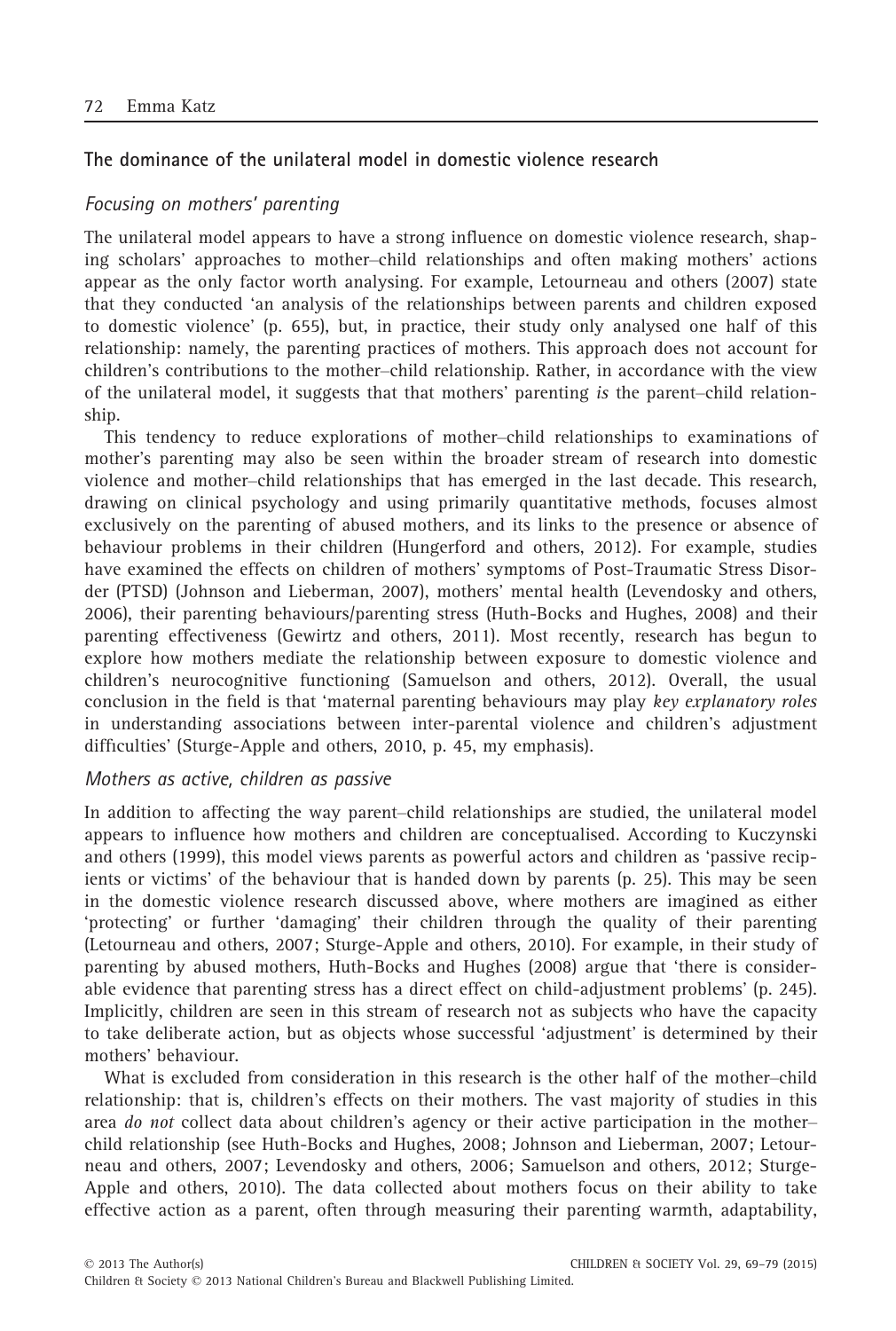use of discipline, or mental health. Mothers' actions are examined because they are seen as agentic. By contrast, children are seen as passive. The data gathered about them (through, for example, the Child Behavior Checklist or the Children's Depression Inventory) are almost always designed to assess whether they are aggressive, withdrawn, depressed, or suffering from PTSD or other problems, and are therefore limited to recording the level of damage they have sustained and their resulting behavioural (mal)functioning. These data are rarely accompanied by data on the active coping strategies children are using or their ways of interacting with their mother on an everyday basis. As a result, considerations of children's agency or actions have been all but missing from the quantitative research on domestic violence and mother–child relationships.

#### Impacts of the unilateral model on domestic violence research

## Mother-blaming

By viewing mothers as active and children as passive, the unilateral model clearly holds back the recognition of children's agency in domestic violence research. However, there are other drawbacks to this model, which may be seen through an investigation of 'mother-blaming' and its established solutions. The form of mother-blaming that is most recognised by the children and domestic violence field is where the onus is placed on abused mothers to ensure their children's well-being, and they are held responsible for 'failure to protect' if the children are harmed (Lapierre, 2008; Radford and Hester, 2006). This tendency towards motherblaming may be seen in the literature on domestic violence and parent–child relationships analysed in the previous section, which overwhelmingly focuses on mother–child not father– child relationships when attempting to explain children's behaviour problems (Hungerford and others, 2012).

As critiques by other scholars have already suggested, this mother-blaming framework inhibits discussion of the perpetrator, usually the children's father or father-figure (Eriksson and others, 2005; Lapierre, 2008). Ignoring the perpetrator has resulted in a failure to acknowledge that it is his behaviour which is damaging children, or that he is primarily responsible for any difficulties his partner experiences with her parenting. It has also meant that most quantitative studies examining the ways that children are harmed by domestic violence have failed to collect data about the perpetrator's day-to-day behaviour and parenting style (Hungerford and others, 2012).

However, the first point I wish to make is that identifying the perpetrator's responsibility for the harm done to children (which is the established solution to mother-blaming) often still involves the unilateral model of parent–child relations and its view of children as passive. For example, innovative work by Bancroft and Silverman (2002) shows how some perpetrators confuse their children about who is responsible for the domestic violence and deliberately undermine the children's relationships with their mother. However, their work largely ignores the possibility that children may be agentic in relation to the perpetrator. When they argue that the perpetrator's behaviour may 'shape' the children's perceptions of their parents, and that '[c]hildren tend to *absorb* the batterer's view of their mother over time' (p. 11, my emphasis), children are still imagined as passive objects who are directly affected by the actions of the parent, even if in this case it is the perpetrator and not the mother.

This is problematic because other research has suggested that children do have the capacity to resist manipulation and to reject the perpetrator's view of the situation. For example, in the study by Mullender and others (2002), one twelve-year-old girl says: 'I ask [Dad] sometimes, when I see him, why he hit Mum. He always says that she hit him first and she started it, but she didn't' (p. 168). Like many other children in the research literature, this girl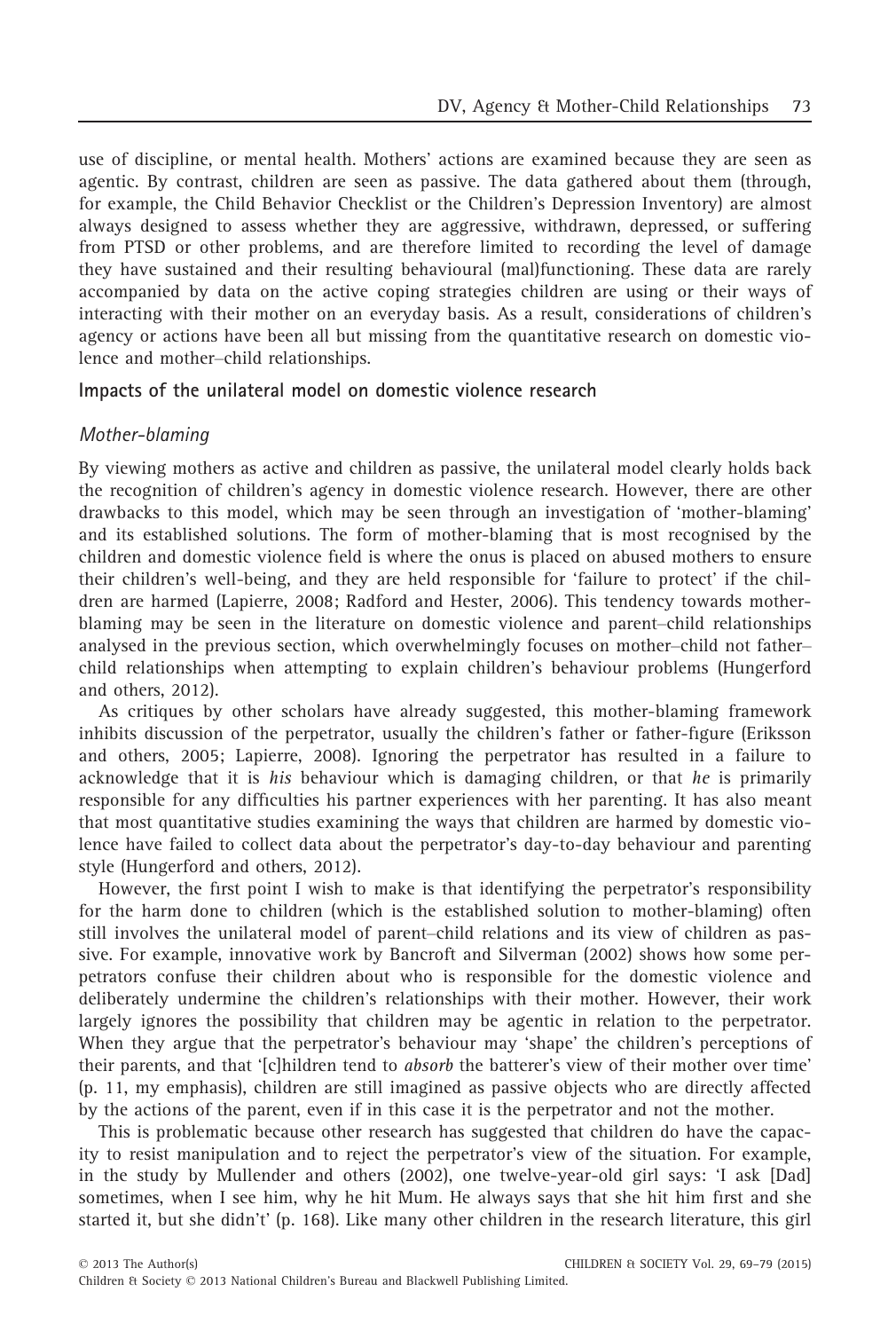shows an ability to reject her fathers' assertions. She has a sense of certainty that he started it, and refuses to 'absorb' or be 'shaped' by his attempts at manipulation.

I therefore believe it is necessary to approach discussions of parents' manipulation from the premise that children are agentic subjects. This would not remove our ability to explore how children are manipulated, as agentic subjects are still vulnerable to manipulation. Rather, conceptualising children as agentic subjects capable of constructing meaning, acting strategically and resisting domination by others would allow researchers wishing to overcome mother-blaming to explore how children are both manipulated by their domestically violent fathers and are sometimes able to resist such manipulation.

This leads to my second point, that mother-blaming may result not only from holding mothers responsible for the harm done to children but also from ignoring the agency of the child in relation to the mother. This different form of mother-blaming may be seen in a passage by Holden (2003), who states that 'one potential problem […] occurs when there is "parentification". Here, the mother turns to the child for comfort and support and inappropriately discusses the violence and her relationship with the perpetrator' (p. 158, my emphasis). This passage is representative of a common form of mother-blaming in domestic violence research, which often assumes that (passive) children have been forced into caregiving roles because their (active) mother has elicited support from them. Admittedly, there may be cases where abused mothers do look to their children for support and this is experienced as burdensome by children. However, the problem with the unilateral model is that it automatically assumes that mothers have compelled their children into caring for them. Research using this model leaves no ground for considering that, in some cases, (active) children may choose to support their abused mother or initiate conversations with her about what is happening.

#### Interpreting evidence of supportive behaviours by children

This article has examined the quantitative, clinical research on domestic violence and mother–child relationships, showing that the unilateral model remains at the heart of this work. As we saw, this has created a strong tendency to view children as passive objects and parents as all-powerful actors. On the rare occasions when children's supportiveness towards their mother is identified, it tends to be viewed as automatically negative or as evidence of 'parentification'.

This section will therefore look more closely at how the unilateral model is limiting understandings of children's supportiveness towards their abused mothers. I do not wish to suggest that the primary response of children living with domestic violence is to support their mother, as mother–child relationships can be severely undermined by domestic violence (Humphreys and others, 2006). However, much research, including that discussed below, suggests that supporting the mother is one significant reaction which requires further consideration. Here, my analysis widens to include the qualitative feminist or child-centred literature which, because it allows survivors to give their accounts in their own words, tends to find more evidence of this behaviour. I will argue that there are a range of supportive behaviours by children that are visible in this literature but not fully discussed. Even this literature can be seen to follow the unilateral model by:

- a Considering supportiveness to be a parental role that children should not adopt
- b Ignoring children's agency, and focusing on the agency of mothers
- c Marginalising cases where children take overt action to help their mothers
- d Assuming that children's attempts to support their mothers are unsuccessful or unreciprocated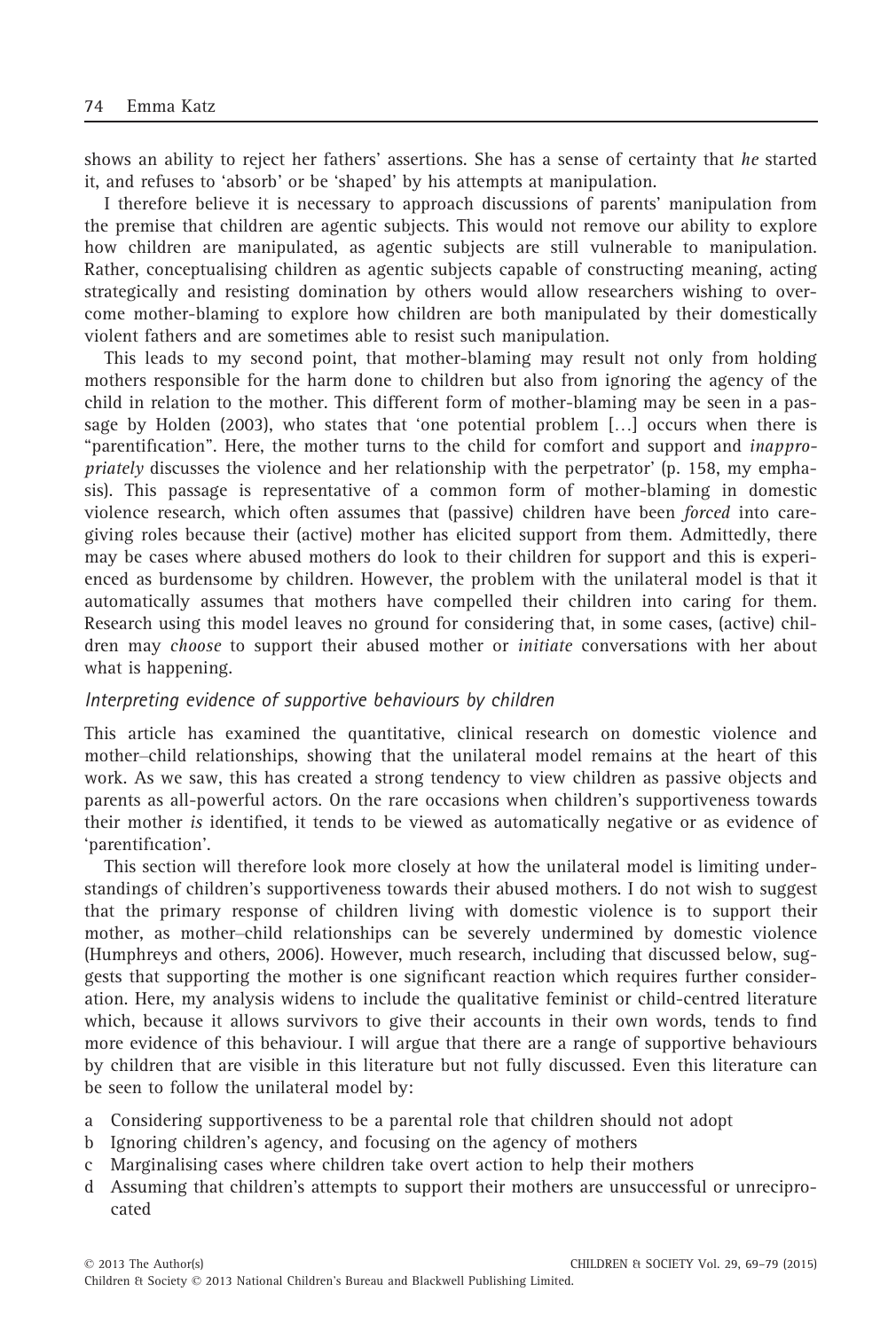I will pursue each of these issues in turn through reference to key texts in the existing domestic violence research literature. My intention here is not to critique the authors of these texts (especially as they are highlighting other important issues), but to draw attention to how some children support and advise their mothers and how these purposeful and agentic behaviours may produce a range of outcomes for mothers, children and other family members.

## Considering supportiveness to be a parental role that children should not adopt

Firstly, because the unilateral model lacks a concept of children's agency, it sees children's supportive actions only in terms of (parental) 'roles', which are 'adopted' by children, rather than as a functional part of being a child that may exist alongside the parental roles of adults. In domestic violence research, this often leads to a negative interpretation of children supporting their mothers as 'parentification', seen, for example, in a review by Holt and others (2008) which states that: 'Adolescents may adopt care-taking roles for their mother and siblings and although this can [be] empower[ing]  $[...]$  the cost of *over parentification* is a lost childhood and the likelihood of severe emotional distress' (p. 803, my emphasis). The unilateral model therefore creates a tendency for domestic violence research to assume that children's supportiveness towards their mothers is automatically negative, rather than exploring it in a more complex way.

## Ignoring children's agency, and focusing on the agency of mothers

Secondly, the unilateral model expects only mothers, not mothers and children, to be agentic, and this tends to influence the interpretation of findings. For example, Rhodes and others (2010), who conducted focus-group interviews with thirty-nine women, did not develop an analysis of the deliberate interventions by children which are evident in their own data. Their findings include one mother describing how: My daughter's the one that ended up calling the very last time. The taxi cab, then she called two cabs and said that we need to go somewhere safe (p. 488, my emphasis)', and another saying:

When the children were involved [...] that helped a lot, especially seeing (my daughter) and *her cry*, Mommy, you don't have to have this happen. I mean, you know, a ten-year-old [...] knowing something that I just couldn't see […] she was way above the intelligence that I was at that point. (p. 488, my emphasis)

These quotations seem to indicate that some children play an active role in their mother's leaving process. However, in their analysis, Rhodes and others comment on these statements only to emphasise mothers' actions and protective roles, which barely feature in the passages. The first is treated as an example of a mother not wanting 'her children to have to take an active role in the process of leaving' (p. 488), while the second is seen as an instance where 'concern for their children motivated mothers to ultimately seek help or leave the relationship' (p. 488). Here, the authors explore children's passive roles as objects of concern, yet the lack of focus on children's agency prevents them (and the wider field) from considering some children's active roles in mothers' leaving processes.

#### Marginalising cases where children take overt action to help their mothers

Thirdly, the unilateral model makes it difficult to fully consider or theorise the mother–child relationships in which children are most active. An example of this can be seen in the chapter on mother-child relationships by Mullender and others (2002). This chapter shows that, although some abused mothers and children are too concerned about upsetting each other to communicate about what is happening, there are also mutually supportive relationships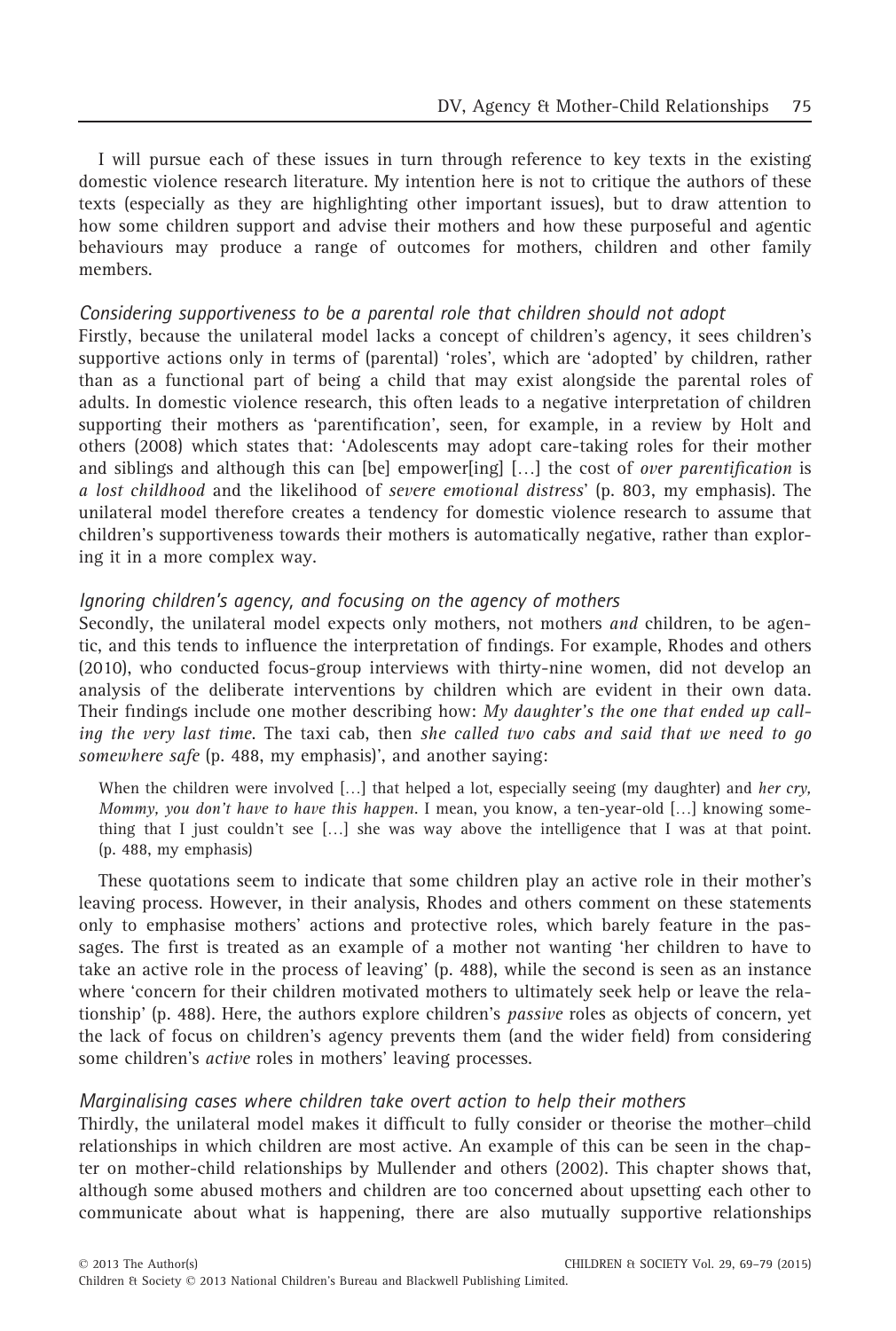where 'mothers may turn to their children for support [as well as] do[ing] their best to try and protect their children from knowledge and sight of violence' (p. 156). However, the authors provide only minimal illustration of these latter families — where children 'dared to tell the truth whilst living with the abuse, thus strengthening their mother's resolve to separate', and 'shored up [their mothers] decision to make it on their own' (p. 174) — and conclude the chapter without reference to them. As the unilateral model does not provide a framework for understanding the dynamics in these families, they are under-explored, and opportunities are missed to understand more about the potential impacts of mutual support between children and mothers.

# Assuming that children's attempts to support their mothers are unsuccessful or unreciprocated

Finally, the unilateral model restricts understanding by shifting focus away from cases where children's supportiveness is successful. For example, Epstein and Keep, in their 1995 study of children's calls to the helpline ChildLine, report children 'making suggestions to their mothers [and] encouraging them to leave or separate from their partners'; but they note immediately that 'such concern is not always acknowledged or appreciated by the mother herself' and that '[i]t can be confusing and hurtful to a child when their mother does not accept or act on the advice she gives' (pp. 49–50). This awareness that mothers' lack of receptiveness may harm children is important; yet, it is also important to consider that mothers sometimes are responsive and children's interventions sometimes are successful (see Rhodes and others, 2010, above) so that these outcomes do not remain invisible in the field.

# Effects on practice

We do not know how domestic violence interventions are affected by the unilateral model, or the difficulties it creates in understanding supportiveness between children and mothers. However, there are some signs in the literature that the unilateral model does have an effect on practice and may be undermining the effectiveness of some interventions. For instance, Mullender and others (2002) note that social workers had not talked to some of the children in their study or given them opportunities to share in decision-making. The authors suggest that 'some of the children […] had wanted so much to be active in coping with the difficulties that it appeared they might have been subjected to further unnecessary detrimental effects by being prevented from doing so' (p. 129). Although Mullender and others do not discuss this, it is possible that for the children in their study who coped by supporting their mother and siblings, this exclusion from decision-making may have been particularly distressing.

Furthermore, Bancroft and Silverman (2002) argue that, in the US, the children who are most able to remain close to their mother and see their father's abuse as wrong may be the most likely to be forced into a continuing, unwanted relationship with him post-separation. This is because:

Families who remain the most unified and who have the greatest degree of psychological health among mothers and children appear to be among the most vulnerable to being labelled as having 'parental alienation', which can result in forced visitation for children with the batterer or even a change to being in his custody. (p. 82)

Once again, this tendency may be attributed to the unilateral model, which does not recognise that children have the capacity for 'meaning construction' or 'intentional action' (Kuczynski and others, 1999). Professionals influenced by this model may see children as incapable of independently deciding to cease contact with their violent father (Eriksson and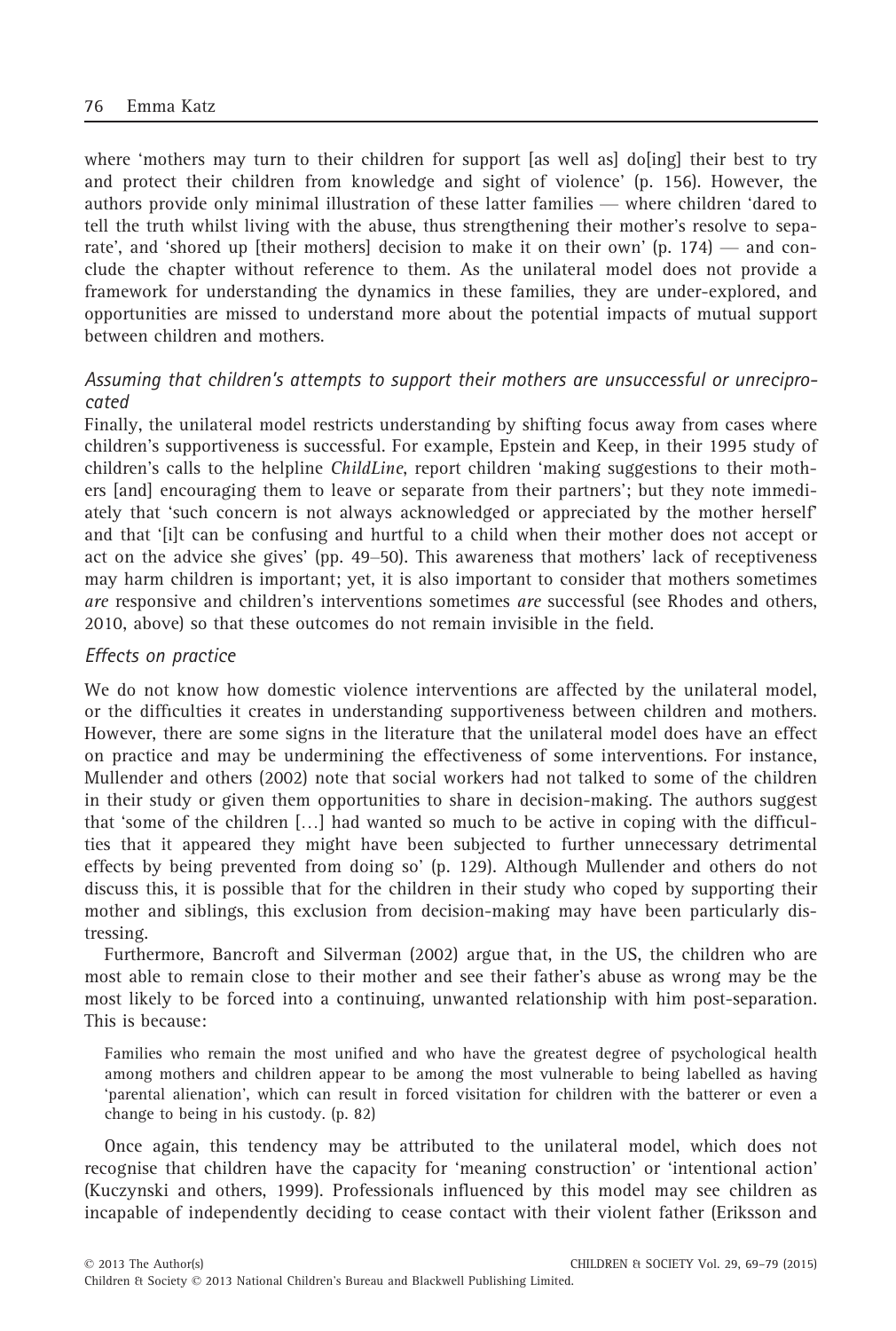others, 2005). In practice, this model may therefore have serious consequences, with mothers being blamed for children's decisions and children's decisions being ignored or overruled.

## Redefining strong, positive mother–child relationships

It is necessary to return now to the question of what a strong, positive mother–child relationship looks like in the context of domestic violence. The mother–child relationships that are usually connected with children's resilience, healthy adaptation or well-being are the ones where mothers have been able to maintain a 'high standard of parenting' (Letourneau and others, 2007). While this is undoubtedly an important factor, it is also possible to see that this view reflects the limited nature of the unilateral model, which only focuses on mothers' parenting while ignoring children's agency and their contributions to the parent– child relationship (Kuczynski and others, 1999).

By contrast, the bilateral model conceptualises positive parent–child relationships as ones where agentic children and parents support each other. It is not yet clear how this model might apply to families experiencing domestic violence. However, there are some indications in existing research that, where children have gone down the route of supporting their abused mother and this support has been valued and reciprocated, children (and mothers) may experience more positive outcomes. Some research literature, although usually still constrained by issues a-d discussed above, is beginning to suggest what these positive outcomes may involve. For example:

In cases where the mothers and children succeed in remaining unified against a batterer [and] supporting each other [...] the mother may increase her self-esteem and self-confidence [...] We have spoken to a number of battered women who state that their relationships with their children were an important factor in their being able to ultimately leave the abuser. (Bancroft and Silverman, 2002, p. 77, my emphasis)

Our findings indicate that closeness among family members is key in creating a new, supportive family climate [post separation]. In many cases, closeness and teamwork result in relationships between [mothers] and children that, when viewed through a traditional lens, are most consistent with that of 'peers' […] Our findings suggest the need for cautious assessments of such relationships and recognition of their benefits in families with a history of Interpersonal Violence. (Wuest and Merritt-Gray, 2004, p. 272, my emphasis)

[Children] talked openly about […] formulating plans, and attempting to take responsibility for their mothers and siblings and overall for seeking out solutions. This type of involvement might mitigate in favour of improved outcomes for the children when they reach adulthood. (Hague and others, 2012, p. 30, my emphasis)

These quotations suggest that it may be necessary for domestic violence research to widen its vision and understanding of what makes a positive mother–child relationship. Shifting to a bilateral model of parent–child relationships may be seen as an important part of this process.

## Conclusion

There are underlying models or ways of thinking that influence a field of research, shaping the way that issues are viewed and questions are asked. Outside the field of domestic violence research, there have been strong critiques of the unilateral model that focuses only on parents' actions. Bilateral models have been developed, conceptualising children as agentic subjects and exploring how both parents and children contribute to parent–child relationships. Inside domestic violence research, these models have generally not been utilised and the field continues to be influenced heavily by the unilateral model.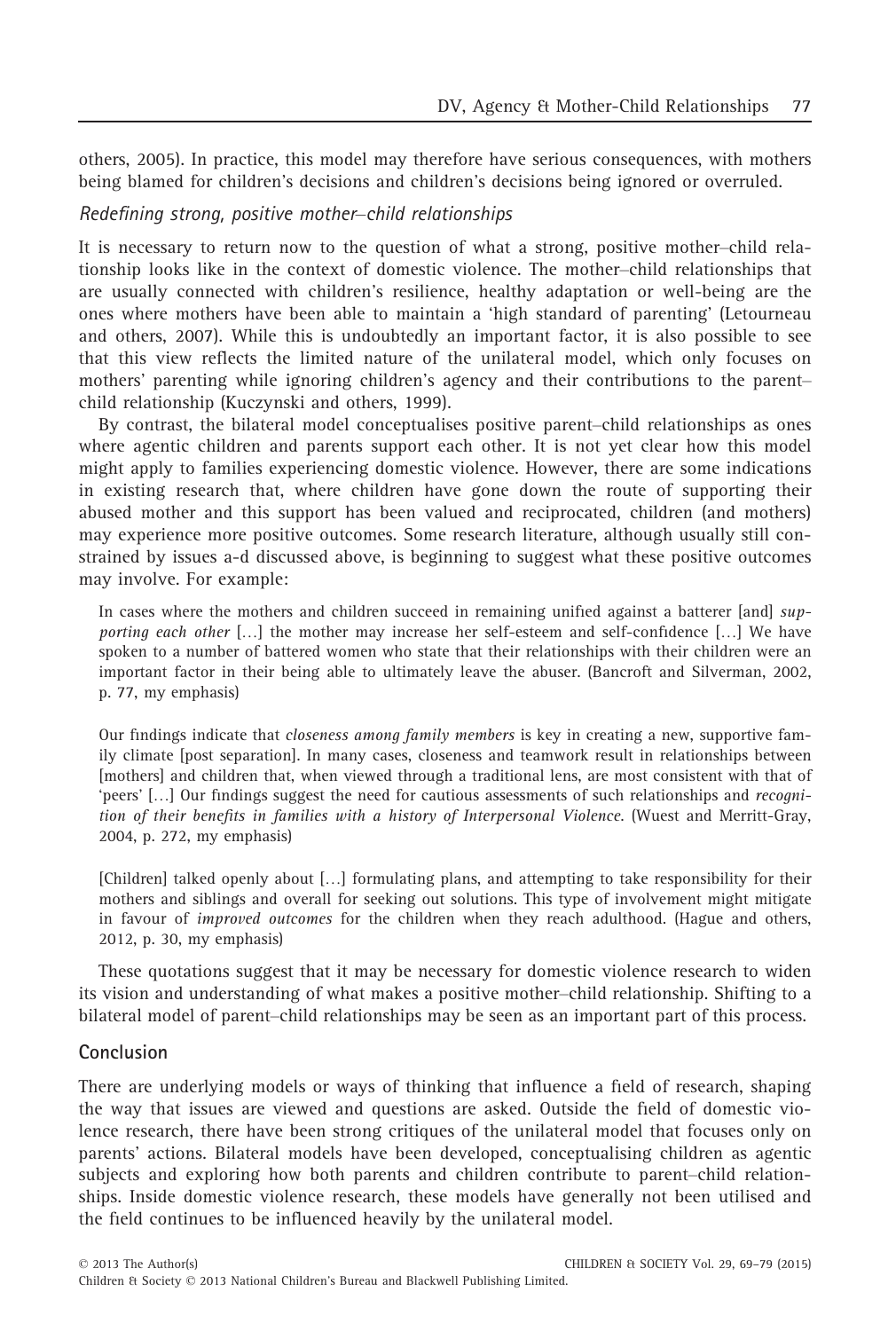Incorporating a bilateral model into domestic violence research would represent a significant advancement. It would allow this research to explore parent–child relationships in more sophisticated ways, enabling us to consider the variety of different means by which some children may be actively supporting their mothers, the mix of positive and negative impacts this may have, and the particular ways these mothers and children may experience domestic violence policies and practices. This shift would not prevent us from continuing to explore families where children support their mothers little if at all and, conversely, those where children perform caring roles that are 'excessive' (two areas which have already received much attention in the literature to date, although with little focus on agency). Rather, it would create a space where children's agency in parent–child relationships may be recognised and not automatically seen as negative. This would provide a nuanced awareness of when children's caring roles cross into excess, and produce a more advanced insight into the positive and negative impacts of supportiveness between abused mothers and children. Above all, shifting to a bilateral model may increase our understandings of how children themselves experience domestic violence and why living with it damages some children more, and some less, than others.

#### Acknowledgements

This article draws on research funded by the Economic and Social Research Council (grant no. ES/I011935/1).

#### References

- Arditti JA. 1999. Rethinking relationships between divorced mothers and their children: capitalizing on family strengths. Family Relations 48: 109–119.
- Bancroft L, Silverman JG. 2002. The Batterer as Parent: Addressing the Impact of Domestic Violence on Family Dynamics. Sage: London.
- Epstein C, Keep G. 1995. What children tell ChildLine about domestic violence. In 'It Hurts Me Too': Children's Experiences of Domestic Violence and Refuge Life. Saunders A, Epstein C, Keep G, Debbonaire T (eds.). WAFE/Childline/NISW: Bristol; 43–57.
- Eriksson M, Nasman E. 2008. Participation in family law proceedings for children whose father is violent to their mother. Childhood 15: 259–275.
- Eriksson M, Hester M, Keskinen S, Pringle K. 2005. Tackling Men's Violence in Families: Nordic Issues and Dilemmas. Policy Press: Bristol.
- Gewirtz AH, Medhanie A, DeGarmo DS. 2011. Effects of mother's parenting practices on child internalizing trajectories following partner violence. Journal of Family Psychology 25: 29–38.
- Hague G, Harvey A, Willis K. 2012. Understanding Adult Survivors of Domestic Violence in Childhood: Still Forgotten, Still Hurting. Jessica Kingsley: London.
- Holden GW. 2003. Children exposed to domestic violence and child abuse: terminology and taxonomy. Clinical Child and Family Psychology Review 6: 151–160.
- Holt S, Buckley H, Whelan S. 2008. The impact of exposure to domestic violence on children and young people: a review of the literature. Child Abuse and Neglect 32: 797–810.
- Humphreys C, Mullender A, Thiara R, Skamballis A. 2006. 'Talking to my mum': developing communication between mothers and children in the aftermath of domestic violence. Journal of Social Work 6: 53–63.
- Hungerford A, Wait SK, Fritz AM, Clements CM. 2012. Exposure to intimate partner violence and children's psychological adjustment, cognitive functioning, and social competence: a review. Aggression and Violent Behaviour 17: 373–382.
- Huth-Bocks AC, Hughes HM. 2008. Parenting stress, parenting behavior, and children's adjustment in families experiencing intimate partner violence. Journal of Family Violence 23: 243–251.